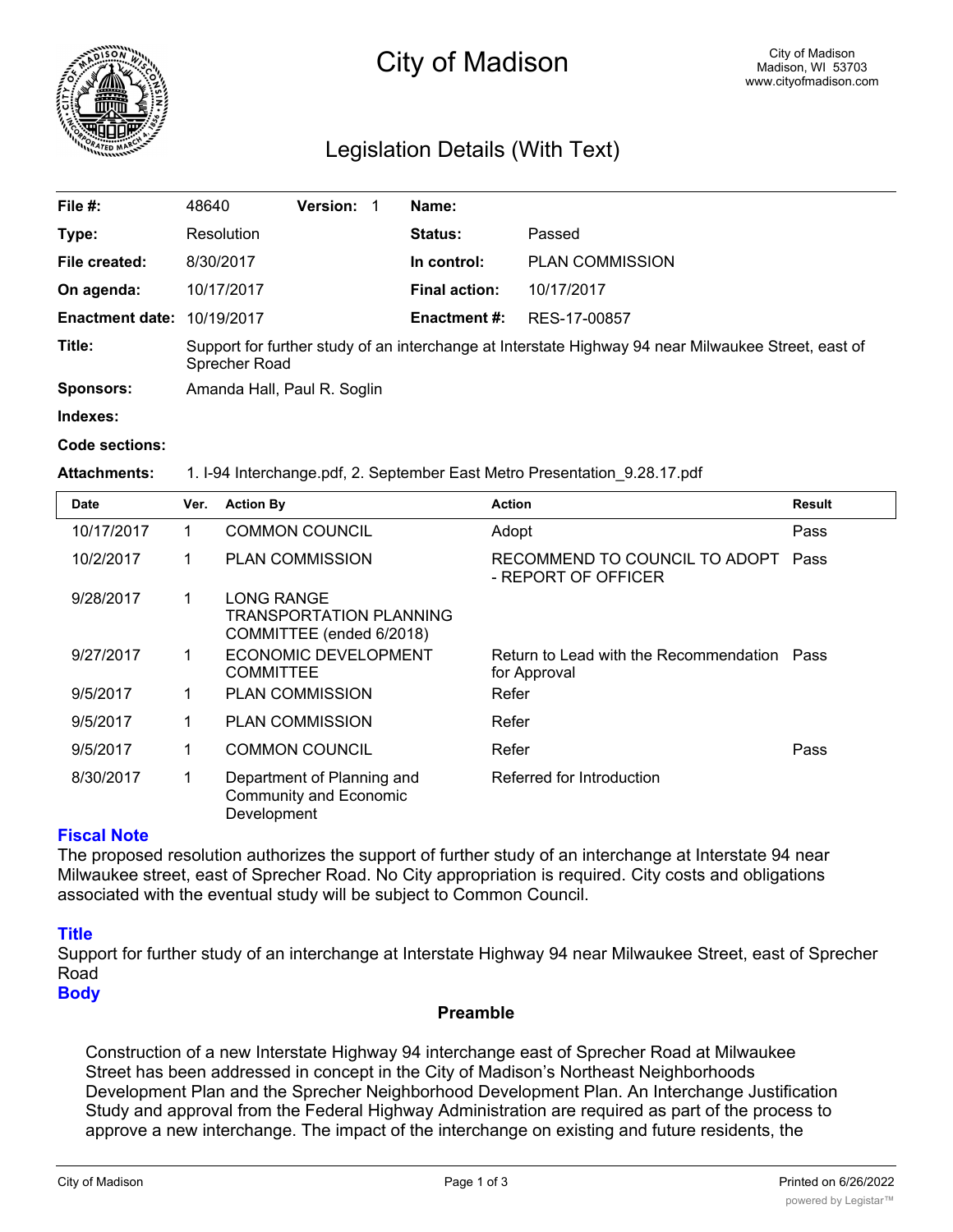environment and property must be studied as part of planning for the potential interchange. An Interstate Highway 94 interchange would potentially have significant economic impacts in the form of employment and tax base. Any additional access to Interstate Highway 94 will require development of an acceptable cost sharing agreement. The City supports the concept of an interchange at Interstate Highway 94 subject to additional study to determine the impacts of the project on the City, the environment and planned City growth areas.

WHEREAS, the Interstate Highway system is an essential part of the regional transportation system; and

WHEREAS, construction of an interchange at Interstate Highway 94 in the vicinity of Milwaukee Street has been discussed for a number of years; and

WHEREAS, an interchange at Interstate 94 at or near Milwaukee Street east of Sprecher Road would be the first Madison interchange when approaching the city westbound on Interstate Highway 94; and

WHEREAS, the City of Madison's Northeast Neighborhoods and Sprecher Neighborhood Development Plans recommend studying the technical feasibility, and projected benefits, impacts and costs of constructing a new interchange on Interstate Highway 94; and

WHEREAS, an interchange could foster substantial economic development in terms of jobs and tax base near the potential interchange; and

WHEREAS, an interchange would help implement land use and transportation recommendations in the Northeast Neighborhoods Neighborhood Development Plan and the Sprecher Neighborhood Development Plan; and

WHEREAS, the interchange would help the City implement a large planned Community Mixed-Use area recommended in the Northeast Neighborhoods Development Plan; and

WHEREAS, the adopted land use plan for the area east of Interstate Highway 39, the Northeast Neighborhood Development Plan, includes a large area of residential development in addition to office uses, and the recommended land uses and their locations may need to be adjusted to insure that compatible uses are positioned in close proximity to the interchange; and,

WHEREAS, the Wisconsin Department of Transportation (WisDOT), in collaboration with the City of Madison, identified and evaluated a number of potential Interstate interchange locations throughout Dane County; and

WHEREAS, WisDOT recommended further evaluation, refinement and consideration of a potential new Interstate 94 interchange, located just to the east of Sprecher Road; and

WHEREAS, while the City has communicated to WisDOT its potential support for a full interchange at this location, primarily to improve access and connectivity to development on both sides of Interstate Highway 94, the City feels strongly that the full impacts and benefits of access/traffic circulation changes (including impacts on existing and planned neighborhoods in the area) need to be understood before the City could take a formal position; and

WHEREAS, any additional access to the Interstate will require the approval of the Federal Highway Administration; and

WHEREAS, City of Madison support for the interchange will require the development of an acceptable cost sharing agreement; and

WHEREAS, analysis of the feasibility of the proposed interchange shall include environmental due diligence